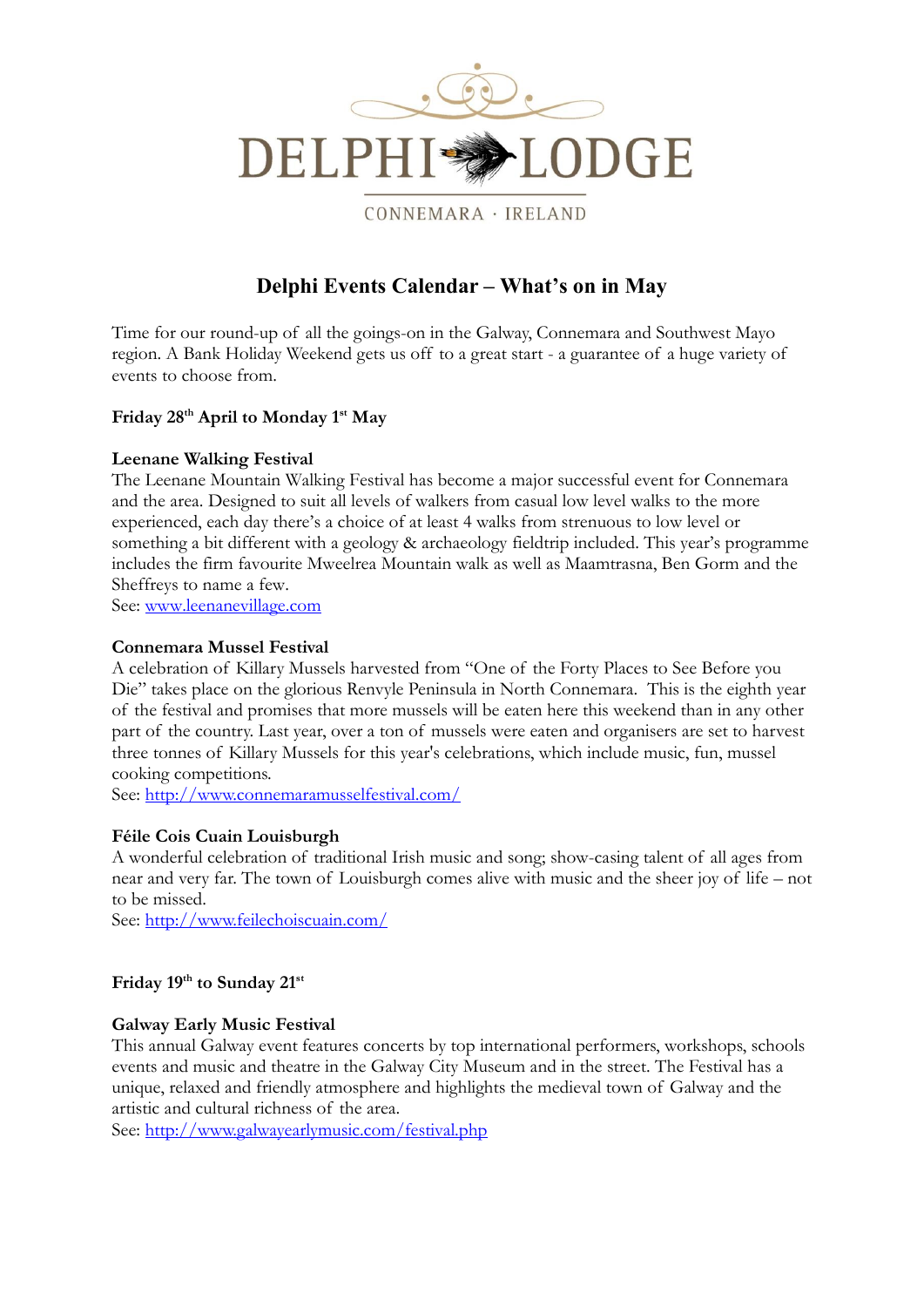#### **Saturday 20th**

#### **Famine Walk**

This annual AFRI (Action from Ireland) walk commemorates a 'journey of horror' taken by hundreds of people on March 30th/31st 1849. See: <http://www.afri.ie/key-events/>

# **Wednesday 24 th to Sunday 28th**

#### **Mayo International Choral Festival**

This festival takes the form of several international male/female adult choirs travelling to Mayo each year, to partake on a competitive and non-competitive basis. Their visit will include a number of evening and daily performances county-wide, tours of Mayo and a gala concert in the Royal Theatre Castlebar on the Saturday night. The theme of the festival is to allow choirs to meet with other choirs, relax and enjoy a great weekend in the beautiful West of Ireland. See:<http://www.mayochoral.com/>

## Saturday 27<sup>th</sup>

#### **Tour de Connemara**

This event offers participants the choice of 140km or 80km routes and will travel through some of the finest coastal and mountainous landscape in Ireland and is part of a weekend festival of cycling that will provide activity and entertainment for all. See: <http://www.tourdeconamara.com/>

# **Friday 26 th to Monday June 4th**

#### **Connemara Bog Week**

A week packed with a mix of music, sport, 'craic' (a colloquial term for fun...only more so...) and stunning landscapes. Included in the week is the Connemara Walkabout, three gentle days of walking in a magical landscape in the company of scientists, musicians, poets and artists. See:<http://www.ceecc.org/index.php/our-events/conamara-bog-week.html>